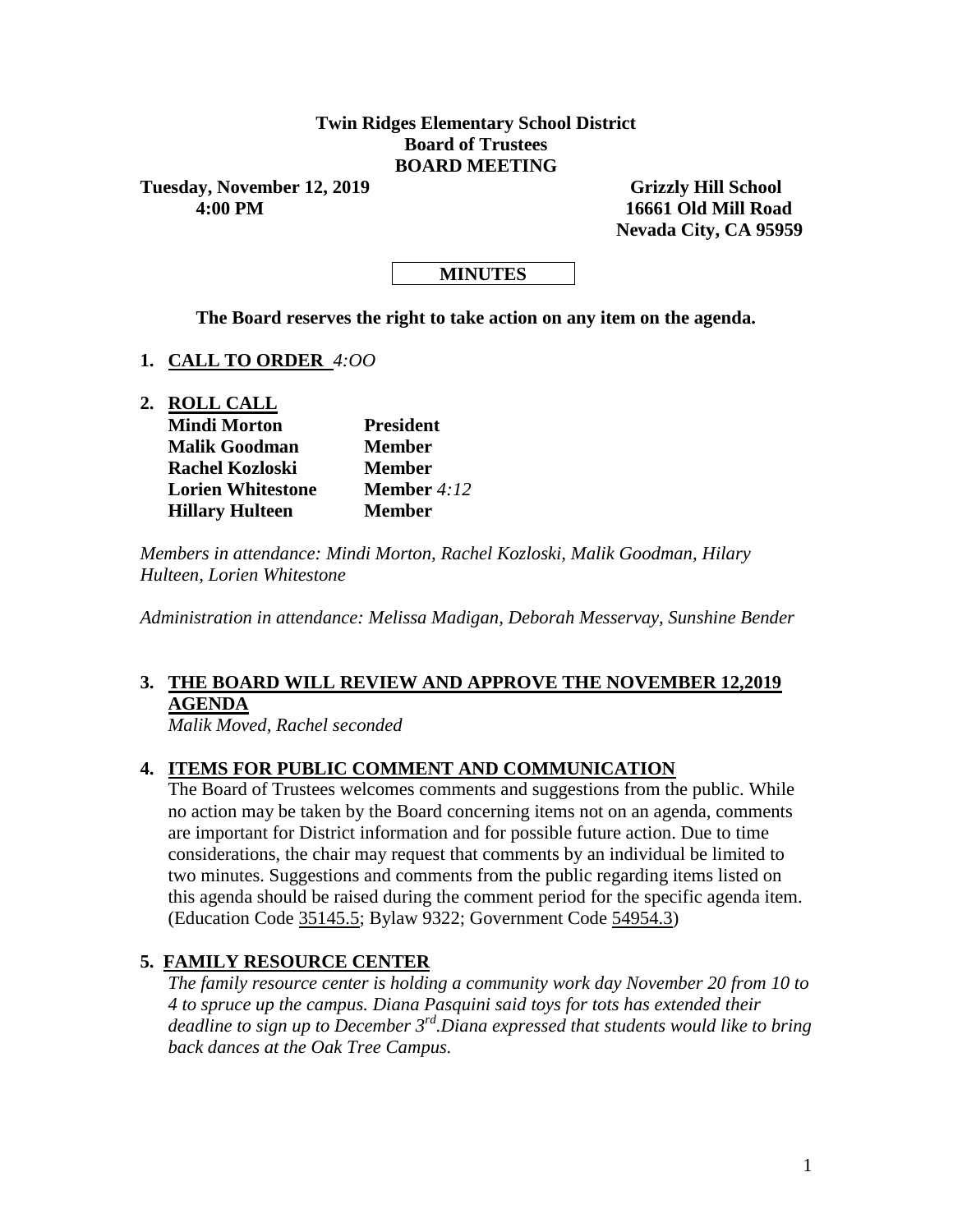### **6. CONSENT**

Consent items shall be items of a routine nature or items for which no Board discussion is anticipated and for which the Superintendent recommends approval. The public has a right to comment on any consent item. At the request of any member of the Board, any item on the consent agenda shall be removed and given individual consideration for action as a regular agenda item.

### **6.a THE BOARD WILL REVIEW AND APPROVE THE MINUTES OF OCTOBER 8, 2018**

## **6.b APPROVE WARRANTS**

*Rachel moved, Malik seconded. Ayes:5, Nays:0,Absent:0 Abstentions:0*

### **7. INVESTMENT REPORT UPDATE: OWENS ESTATE & STRATEGY GROUP**

*Peter Ketchand was present. He updated signatures documents of governing board members to reflect changes of the superintendent. He gave a description of all Twin Ridges investments.* 

## **8. TEACHERS REPORT**

*No teachers present*

### **a. Washington School Enrollment**

| Grade           | $-$<br>T7 |  |  |  |  | <b>Total</b> |
|-----------------|-----------|--|--|--|--|--------------|
| <b>Students</b> |           |  |  |  |  |              |

#### **b. Grizzly Hill School Enrollment**

| $\sim$<br>Grade | TK/K | -<br>- |    |     |    |                 |     | m<br>`otal |
|-----------------|------|--------|----|-----|----|-----------------|-----|------------|
| <b>Students</b> |      | --     | -- | . . | ⊥ື | . .<br><b>.</b> | . . |            |

### **c. PBIS UPDATE**

*Nancy and Val are starting from step one to see what cohesively works for staff and students.* 

### **9. TECHNOLOGY:UPDATE ON INTERNET,WIRING AND COMPUTERS**

*The board feels confident moving forward with the project intended to streamline efficacy of updating the current equipment and infrastructure.*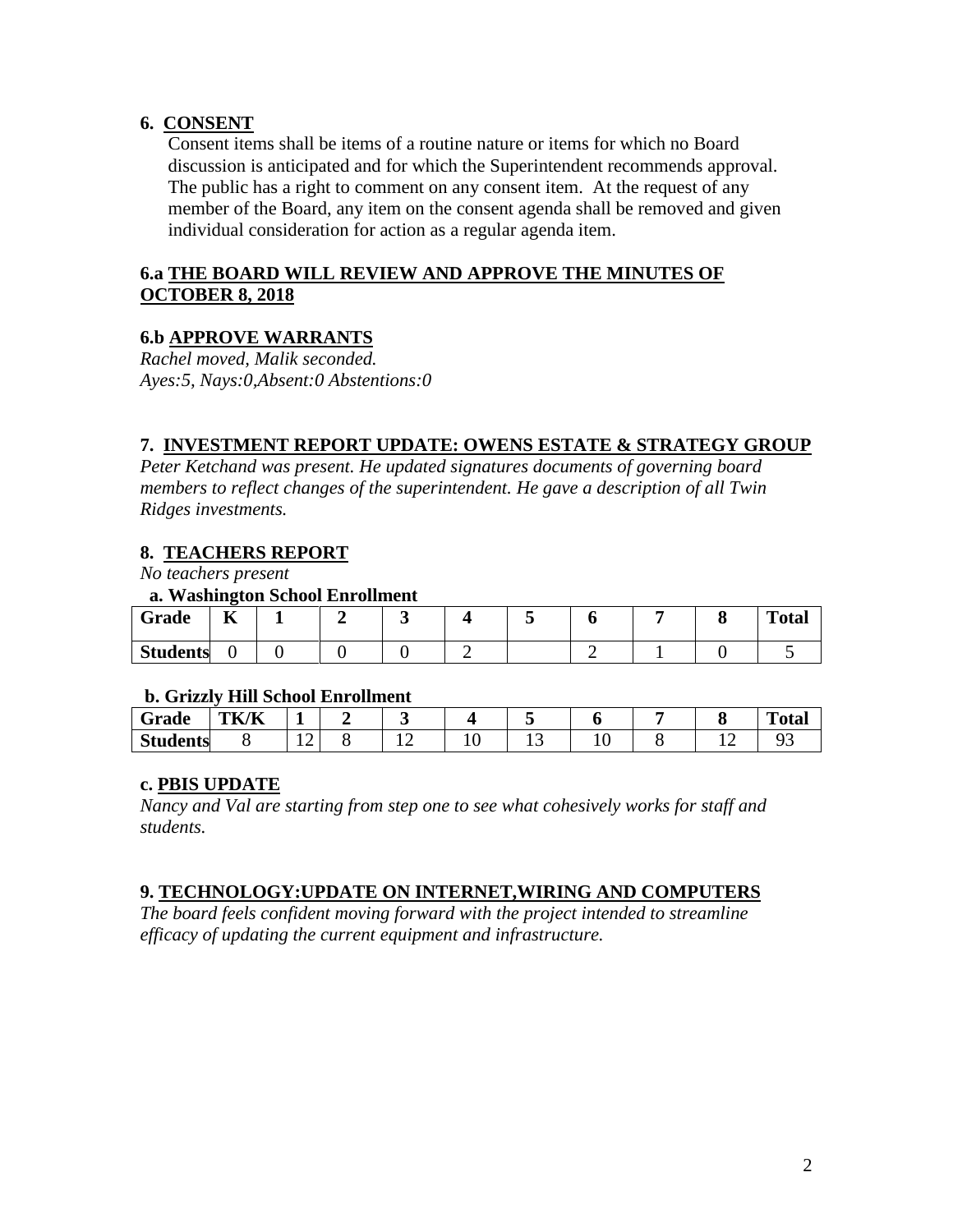### **10. NEW FACILITIES REPORT/ FULL DAY KINDERGARTEN/ HARDSHIP GRANT** (pink back up)

*Melissa presented information on the financial hardship grant information. All requirements to apply for the grant and the details on funds that would be Utilized to cover cost is we did not receive the grants. The state has release funds to hire an architect to survey the project.* 

# **11. ANNUAL DEVELOPER FEE REPORT**

*Debbie talked about the increase of developer fees we will have a update in January.*

# **12. FACILITES UPDATE/MAINTENANCE REPORT**

*Jessica Martines was present. Jessica gave a detailed description on major concerns regarding the need for replacement of water tanks on Grizzly Hill and Oak Tree campuses. They have become a violation with the county and they have given us a deadline timeframe of completion of the project. The school would also need an alert system to tell when we are low on water. The school needs updated security systems and lighting. Jessica said she has been in the process of getting all e-waste and hazardous waste removed from the campus.* 

# **12.b. WASHINGTON WALL**

*No action was taken but discussed on the issues the wall is creating. The wall is falling towards the playground. They will have to cut into a neighboring property to fix the caving wall.* 

# **13. SUPERINTENDENT REPORT**

# **14. LCAP, FEDERAL ADDENDUM APPROVAL**

*\$10,000 is approved to provided assistance with writing the federal addendum Rachel moved, Malik seconded. Ayes:5, Nays:0,Absent:0Abstentions:0*

# **15. DASHBOARD INDICATOR BOARD UPDATE**

2018/2019 Is the same as 2017/2018

## **16. AUTHORIZE CAL-CARDS FOR JESSICA MARTINES, SUNSHINE BENDER AND MELISSA MADIGAN**

*Lorien moved, Hilary seconded. Ayes:5, Nays:0,Absent:0 Abstentions:0*

# **17. UPDATE ON BOARD POLICIES**

## **Twin Ridges Elementary School District Board Policy updates per CSBA Legal Recommendations Series 9000: Board bylaws**

*All 9000 have been updated. Some* did not require any update and one was deleted.